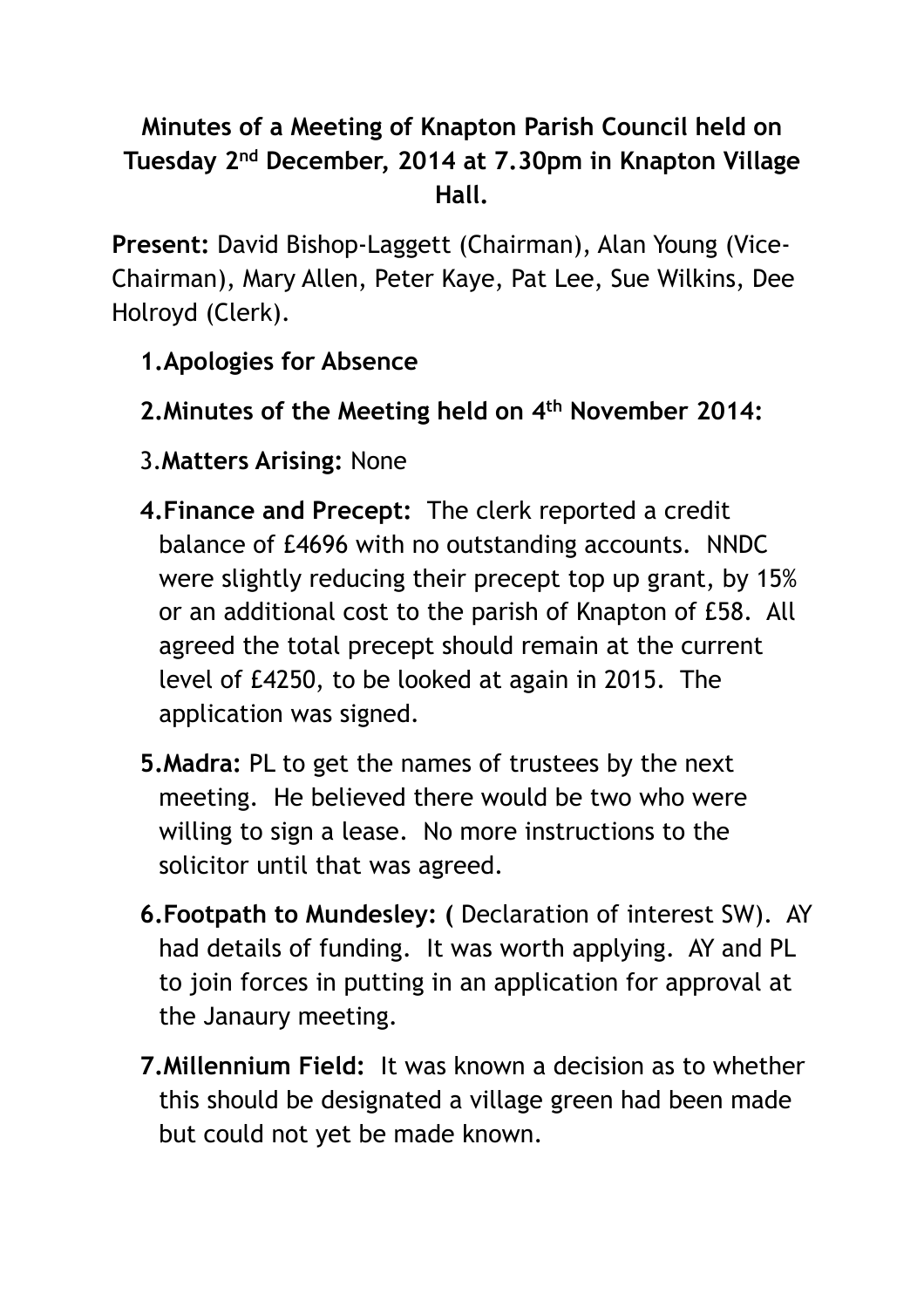- **8.Land at Fourways, Mundesley:** DC had contacted Mundesley Parish Council to ask them to appoint a solicitor to deal with the transfer of the land and to say that some claw back clause should be in place should the land be built on. The Mundesley Parish Council had held a planning meeting during the week beginning 24th November, at which these points would be raised.
- **9.Correspondence received:** This had already been circulated via e mail.
- **10. Any Other Business:** Rubbish remained dumped off Hall Road. DH to look at and report to NNDC.
- **11. Date of next Meeting:** Tuesday 6th January 2015.

The meeting was then opened to Graham Jones (NNDC) and Wyndham Northam (NCC) who made the following reports:

Graham Jones reported (i) Council cut backs would begin to bite. (ii) Big Society funding may be available for the `trod` to Mundesley. (iii) There had been anti-social behaviour in School Close about which a meeting would be held on 17th December, any information to GJ. (iv) DBL asked about possible funding for fencing if the PC land was taken back from Madra.

Wyndham Northam: (i) NCC do have some 50/50 funding schemes in place which might apply to the footpath to